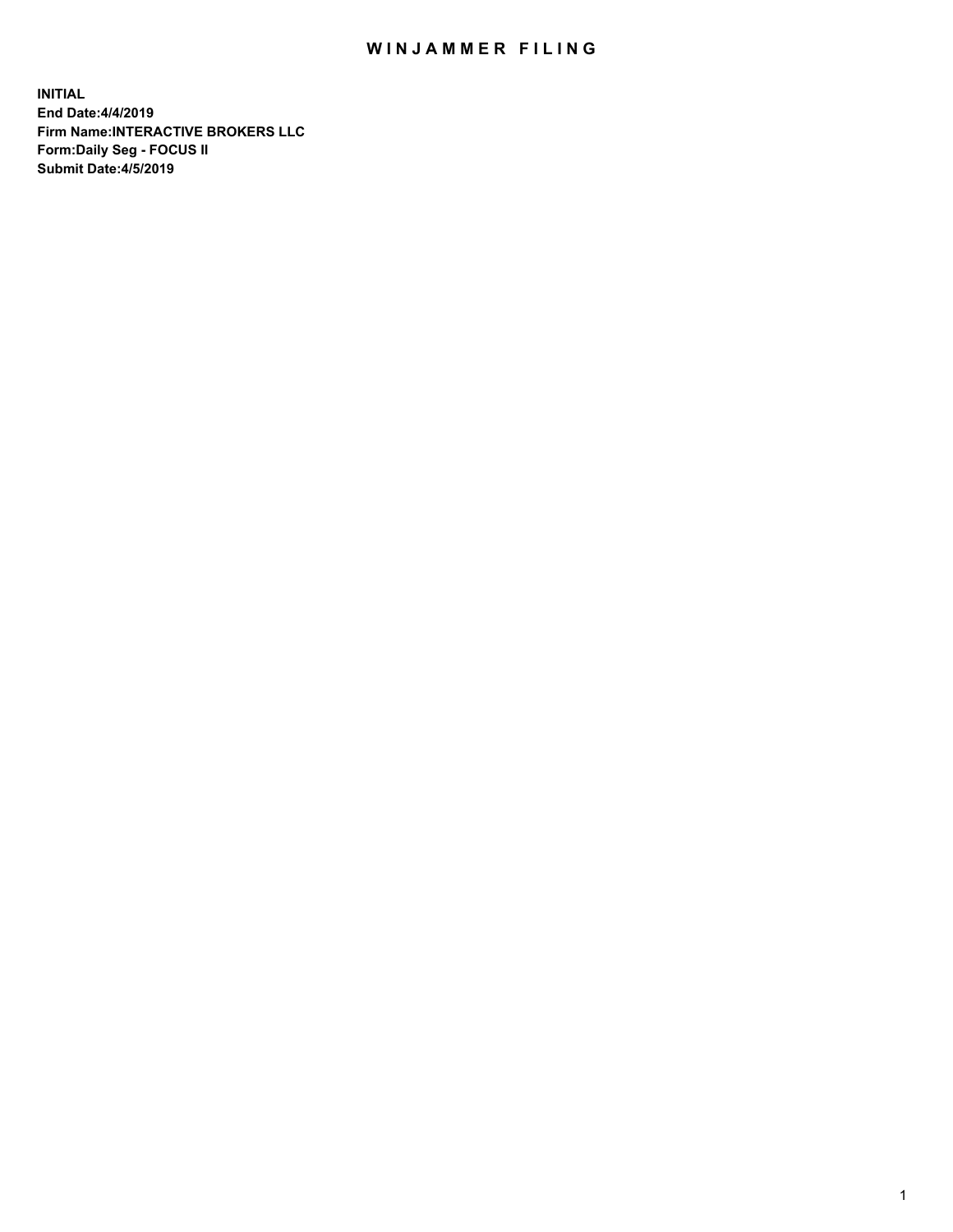**INITIAL End Date:4/4/2019 Firm Name:INTERACTIVE BROKERS LLC Form:Daily Seg - FOCUS II Submit Date:4/5/2019 Daily Segregation - Cover Page**

| Name of Company                                                                                                                                                                                                                                                                                                                | <b>INTERACTIVE BROKERS LLC</b>                                                      |
|--------------------------------------------------------------------------------------------------------------------------------------------------------------------------------------------------------------------------------------------------------------------------------------------------------------------------------|-------------------------------------------------------------------------------------|
| <b>Contact Name</b>                                                                                                                                                                                                                                                                                                            | James Menicucci                                                                     |
| <b>Contact Phone Number</b>                                                                                                                                                                                                                                                                                                    | 203-618-8085                                                                        |
| <b>Contact Email Address</b>                                                                                                                                                                                                                                                                                                   | jmenicucci@interactivebrokers.c<br>om                                               |
| FCM's Customer Segregated Funds Residual Interest Target (choose one):<br>a. Minimum dollar amount: ; or<br>b. Minimum percentage of customer segregated funds required:% ; or<br>c. Dollar amount range between: and; or<br>d. Percentage range of customer segregated funds required between:% and%.                         | $\overline{\mathbf{0}}$<br>$\overline{\mathbf{0}}$<br>155,000,000 245,000,000<br>00 |
| FCM's Customer Secured Amount Funds Residual Interest Target (choose one):<br>a. Minimum dollar amount: ; or<br>b. Minimum percentage of customer secured funds required:% ; or<br>c. Dollar amount range between: and; or<br>d. Percentage range of customer secured funds required between:% and%.                           | $\overline{\mathbf{0}}$<br>$\pmb{0}$<br>80,000,000 120,000,000<br>00                |
| FCM's Cleared Swaps Customer Collateral Residual Interest Target (choose one):<br>a. Minimum dollar amount: ; or<br>b. Minimum percentage of cleared swaps customer collateral required:% ; or<br>c. Dollar amount range between: and; or<br>d. Percentage range of cleared swaps customer collateral required between:% and%. | $\overline{\mathbf{0}}$<br>$\underline{\mathbf{0}}$<br>0 <sub>0</sub><br>00         |

Attach supporting documents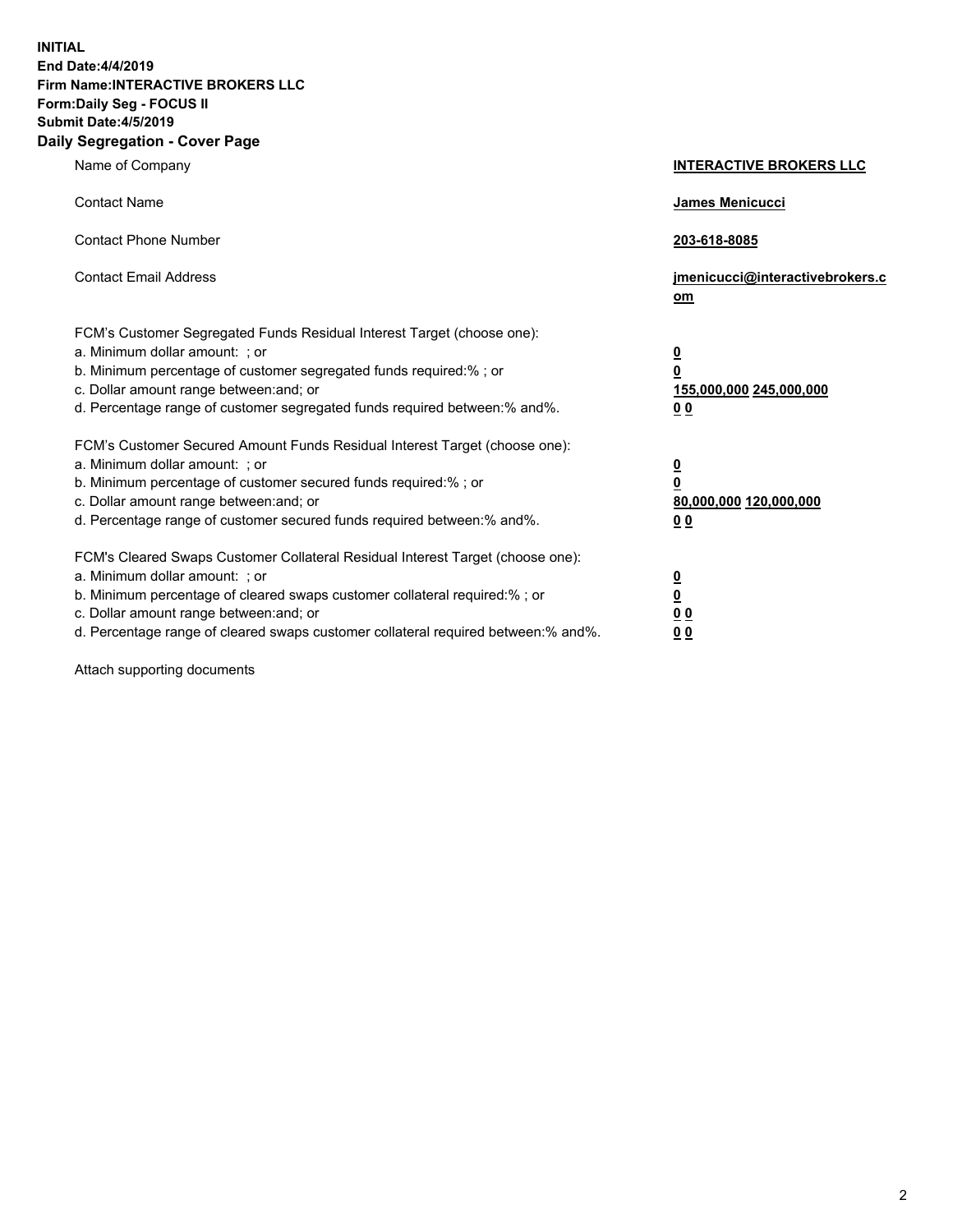## **INITIAL End Date:4/4/2019 Firm Name:INTERACTIVE BROKERS LLC Form:Daily Seg - FOCUS II Submit Date:4/5/2019 Daily Segregation - Secured Amounts**

|                | Dany Ocgregation - Occarea Anioants                                                                                                                               |                                                      |
|----------------|-------------------------------------------------------------------------------------------------------------------------------------------------------------------|------------------------------------------------------|
|                | Foreign Futures and Foreign Options Secured Amounts                                                                                                               |                                                      |
|                | Amount required to be set aside pursuant to law, rule or regulation of a foreign                                                                                  | $0$ [7305]                                           |
|                | government or a rule of a self-regulatory organization authorized thereunder                                                                                      |                                                      |
| 1.             | Net ledger balance - Foreign Futures and Foreign Option Trading - All Customers                                                                                   |                                                      |
|                | A. Cash                                                                                                                                                           | 428,835,283 [7315]                                   |
|                | B. Securities (at market)                                                                                                                                         | $0$ [7317]                                           |
| 2.             | Net unrealized profit (loss) in open futures contracts traded on a foreign board of trade                                                                         | 12,363,674 [7325]                                    |
| 3.             | Exchange traded options                                                                                                                                           |                                                      |
|                | a. Market value of open option contracts purchased on a foreign board of trade                                                                                    | 116,463 [7335]                                       |
|                | b. Market value of open contracts granted (sold) on a foreign board of trade                                                                                      | -11,727 <sup>[7337]</sup>                            |
| 4.             | Net equity (deficit) (add lines 1. 2. and 3.)                                                                                                                     | 441,303,693 [7345]                                   |
| 5.             | Account liquidating to a deficit and account with a debit balances - gross amount                                                                                 | 10,749 [7351]                                        |
|                | Less: amount offset by customer owned securities                                                                                                                  | 0 [7352] 10,749 [7354]                               |
| 6.             | Amount required to be set aside as the secured amount - Net Liquidating Equity                                                                                    | 441,314,442 [7355]                                   |
|                | Method (add lines 4 and 5)                                                                                                                                        |                                                      |
| 7.             | Greater of amount required to be set aside pursuant to foreign jurisdiction (above) or line                                                                       | 441,314,442 [7360]                                   |
|                | 6.                                                                                                                                                                |                                                      |
|                | FUNDS DEPOSITED IN SEPARATE REGULATION 30.7 ACCOUNTS                                                                                                              |                                                      |
| $\mathbf{1}$ . | Cash in banks                                                                                                                                                     |                                                      |
|                | A. Banks located in the United States                                                                                                                             | 56,008,578 [7500]                                    |
|                | B. Other banks qualified under Regulation 30.7                                                                                                                    | 0 [7520] 56,008,578 [7530]                           |
| 2.             | Securities                                                                                                                                                        |                                                      |
|                | A. In safekeeping with banks located in the United States                                                                                                         | 412,346,198 [7540]                                   |
|                | B. In safekeeping with other banks qualified under Regulation 30.7                                                                                                | 0 [7560] 412,346,198 [7570]                          |
| 3.             | Equities with registered futures commission merchants                                                                                                             |                                                      |
|                | A. Cash                                                                                                                                                           | $0$ [7580]                                           |
|                | <b>B.</b> Securities                                                                                                                                              | $0$ [7590]                                           |
|                | C. Unrealized gain (loss) on open futures contracts                                                                                                               | $0$ [7600]                                           |
|                | D. Value of long option contracts                                                                                                                                 | $0$ [7610]                                           |
|                | E. Value of short option contracts                                                                                                                                | 0 [7615] 0 [7620]                                    |
| 4.             | Amounts held by clearing organizations of foreign boards of trade                                                                                                 |                                                      |
|                | A. Cash                                                                                                                                                           | $0$ [7640]                                           |
|                | <b>B.</b> Securities                                                                                                                                              | $0$ [7650]                                           |
|                | C. Amount due to (from) clearing organization - daily variation                                                                                                   | $0$ [7660]                                           |
|                | D. Value of long option contracts                                                                                                                                 | $0$ [7670]                                           |
|                | E. Value of short option contracts                                                                                                                                | 0 [7675] 0 [7680]                                    |
| 5.             | Amounts held by members of foreign boards of trade                                                                                                                |                                                      |
|                | A. Cash                                                                                                                                                           | 91,666,695 [7700]                                    |
|                | <b>B.</b> Securities                                                                                                                                              | $0$ [7710]                                           |
|                | C. Unrealized gain (loss) on open futures contracts                                                                                                               | 3,688,912 [7720]                                     |
|                | D. Value of long option contracts                                                                                                                                 | 116,463 [7730]                                       |
|                | E. Value of short option contracts                                                                                                                                | <mark>-11,727</mark> [7735] <b>95,460,343</b> [7740] |
| 6.             | Amounts with other depositories designated by a foreign board of trade                                                                                            | $0$ [7760]                                           |
| 7.             | Segregated funds on hand                                                                                                                                          | $0$ [7765]                                           |
| 8.             | Total funds in separate section 30.7 accounts                                                                                                                     | 563,815,119 [7770]                                   |
| 9.             | Excess (deficiency) Set Aside for Secured Amount (subtract line 7 Secured Statement                                                                               | 122,500,677 [7380]                                   |
| 10.            | Page 1 from Line 8)                                                                                                                                               |                                                      |
| 11.            | Management Target Amount for Excess funds in separate section 30.7 accounts<br>Excess (deficiency) funds in separate 30.7 accounts over (under) Management Target | 80,000,000 [7780]<br>42,500,677 [7785]               |
|                |                                                                                                                                                                   |                                                      |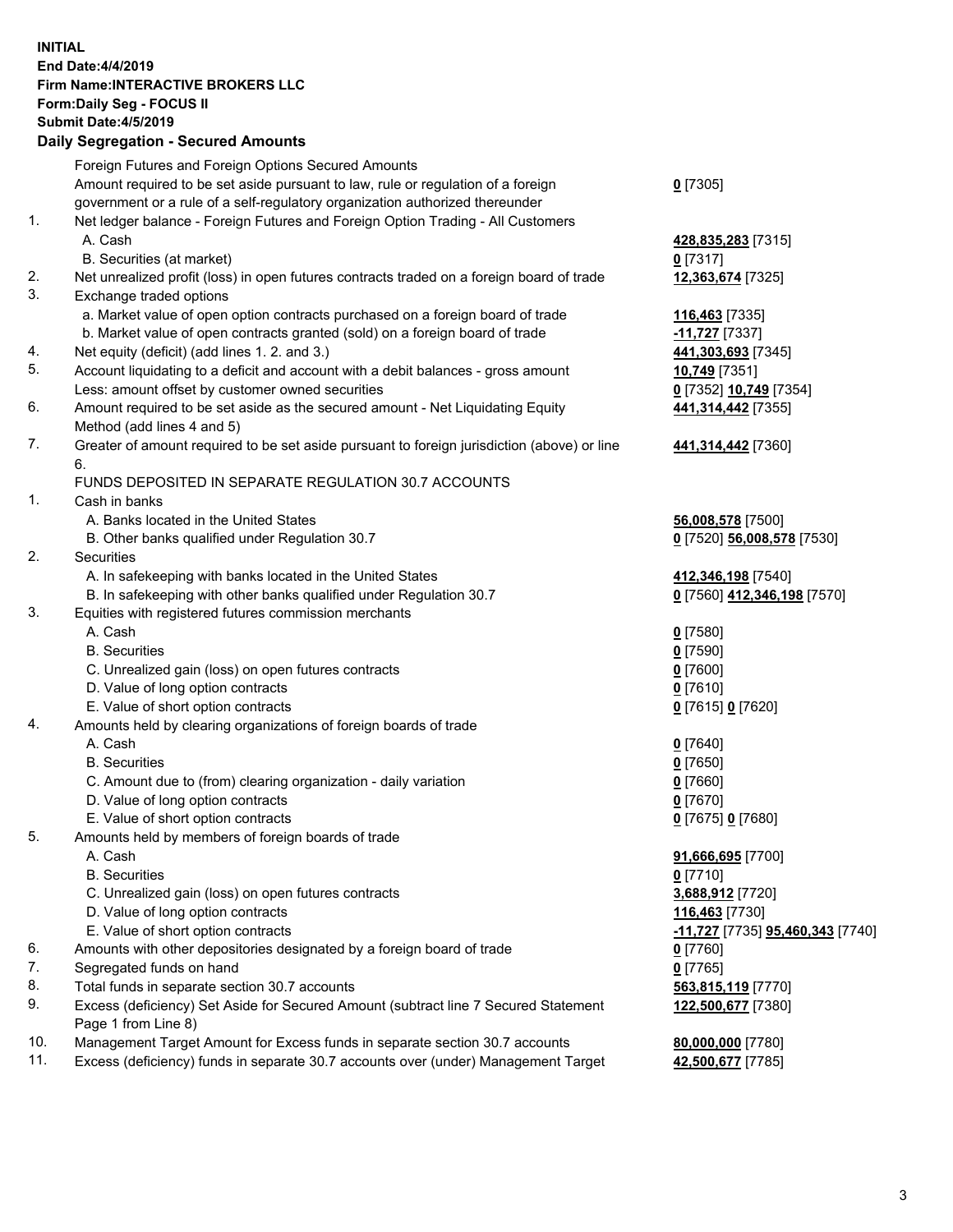| <b>INITIAL</b> |                                                                                     |                           |
|----------------|-------------------------------------------------------------------------------------|---------------------------|
|                | End Date: 4/4/2019                                                                  |                           |
|                | Firm Name: INTERACTIVE BROKERS LLC                                                  |                           |
|                | Form: Daily Seg - FOCUS II                                                          |                           |
|                | <b>Submit Date: 4/5/2019</b>                                                        |                           |
|                | Daily Segregation - Segregation Statement                                           |                           |
|                | SEGREGATION REQUIREMENTS(Section 4d(2) of the CEAct)                                |                           |
| 1.             | Net ledger balance                                                                  |                           |
|                | A. Cash                                                                             | 3,749,687,009 [7010]      |
|                | B. Securities (at market)                                                           | $0$ [7020]                |
| 2.             | Net unrealized profit (loss) in open futures contracts traded on a contract market  | 36,415,983 [7030]         |
| 3.             | Exchange traded options                                                             |                           |
|                | A. Add market value of open option contracts purchased on a contract market         | 138,880,877 [7032]        |
|                | B. Deduct market value of open option contracts granted (sold) on a contract market | -195,776,169 [7033]       |
| 4.             | Net equity (deficit) (add lines 1, 2 and 3)                                         | 3,729,207,700 [7040]      |
| 5.             | Accounts liquidating to a deficit and accounts with                                 |                           |
|                | debit balances - gross amount                                                       | 1,246,538 [7045]          |
|                | Less: amount offset by customer securities                                          | 0 [7047] 1,246,538 [7050] |
| 6.             | Amount required to be segregated (add lines 4 and 5)                                | 3,730,454,238 [7060]      |
|                | FUNDS IN SEGREGATED ACCOUNTS                                                        |                           |
| 7.             | Deposited in segregated funds bank accounts                                         |                           |
|                | A. Cash                                                                             | 524,131,814 [7070]        |
|                | B. Securities representing investments of customers' funds (at market)              | 2,263,022,385 [7080]      |
|                | C. Securities held for particular customers or option customers in lieu of cash (at | $0$ [7090]                |
|                | market)                                                                             |                           |
| 8.             | Margins on deposit with derivatives clearing organizations of contract markets      |                           |
|                | A. Cash                                                                             | 6,390,848 [7100]          |
|                | B. Securities representing investments of customers' funds (at market)              | 1,216,319,236 [7110]      |
|                | C. Securities held for particular customers or option customers in lieu of cash (at | $0$ [7120]                |
|                | market)                                                                             |                           |
| 9.             | Net settlement from (to) derivatives clearing organizations of contract markets     | 1,283,769 [7130]          |
| 10.            | Exchange traded options                                                             |                           |
|                | A. Value of open long option contracts                                              | 138,752,150 [7132]        |
|                | B. Value of open short option contracts                                             | -195,714,928 [7133]       |
| 11.            | Net equities with other FCMs                                                        |                           |
|                | A. Net liquidating equity                                                           | $0$ [7140]                |
|                | B. Securities representing investments of customers' funds (at market)              | $0$ [7160]                |
|                | C. Securities held for particular customers or option customers in lieu of cash (at | $0$ [7170]                |
|                | market)                                                                             |                           |
| 12.            | Segregated funds on hand                                                            | $0$ [7150]                |
| 13.            | Total amount in segregation (add lines 7 through 12)                                | 3,954,185,274 [7180]      |
| 14.            | Excess (deficiency) funds in segregation (subtract line 6 from line 13)             | 223,731,036 [7190]        |
| 15.            | Management Target Amount for Excess funds in segregation                            | 155,000,000 [7194]        |
| 16.            | Excess (deficiency) funds in segregation over (under) Management Target Amount      | 68,731,036 [7198]         |

Excess